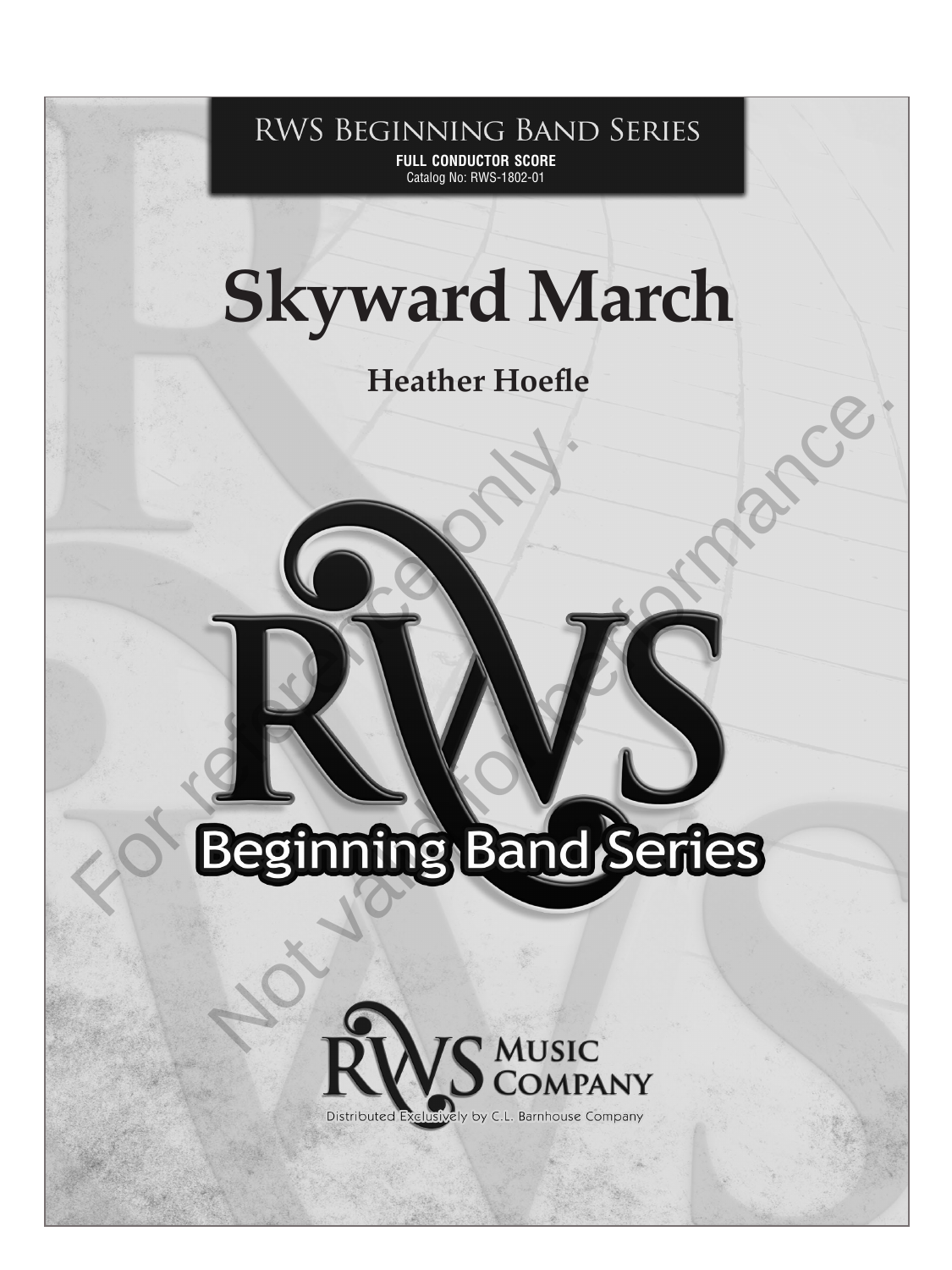### RWS Beginning Band Series

# Skyward March **Heather Hoefle**

#### **INSTRUMENTATION**

#### PROGRAM NOTE

*Skyward March* is a traditional-style march in ABA form written for beginning band by composer Heather Hoefle. After the fanfare opening, the clarinets are featured with a melody in their low register. The piece continues with a stronger, accented section, followed by a recap with an added descant melody in the flutes, oboes, and trumpets.

#### NOTES TO CONDUCTOR

Encourage the clarinets to play out on their melody beginning at measure 5.

The notes in the bass line starting at m. 5 should be played slightly detached.

The trumpet part in measures 14-20 should be played softly with a light articulation, as to not overpower the melody in the woodwinds.

Keep the percussion parts light to avoid the piece sounding too heavy.

At measure 33, be sure that the descant can be easily heard over the melody.

#### ABOUT THE COMPOSER



**Heather Archer Hoefle** is a native of Indianapolis, Indiana. She is a graduate of Indiana University in Bloomington, Indiana with degrees in Flute Performance and Audio Technology. She earned her educational certification from DePaul University in Chicago, Illinois and earned a Master of Music from VanderCook College of Music in Chicago, Illinois. Growing up in Indianapolis, she studied flute with Philip Sample and Rebecca Price of the Indianapolis Symphony. At Indiana University in Bloomington, she was a student of renown flute soloist Carol Wincenc. In addition to the orchestras at IU, she also performed with the Indianapolis Symphony. In 2000 she founded and became principal flutist in the Tudor Winds Wind Quintet, which performs professionally in the Chicago area. For reference only. Notice Theorem and Additional Countries and the Control of the Company of the Control of the Control of the Control of the Control of the Control of the Control of the Control of the Control of the Control of the Control o

As a public school teacher, Mrs. Hoefle has successfully taught band at grades 5-12. Finding her love of teaching beginners, she started composing and arranging for her bands. As a current teacher, Ms. Hoefle has a firm grasp of the development of the beginning band student, and her compositions reflect the needs and wants of these students. She currently teaches at Flossmoor School District 161 in Illinois.

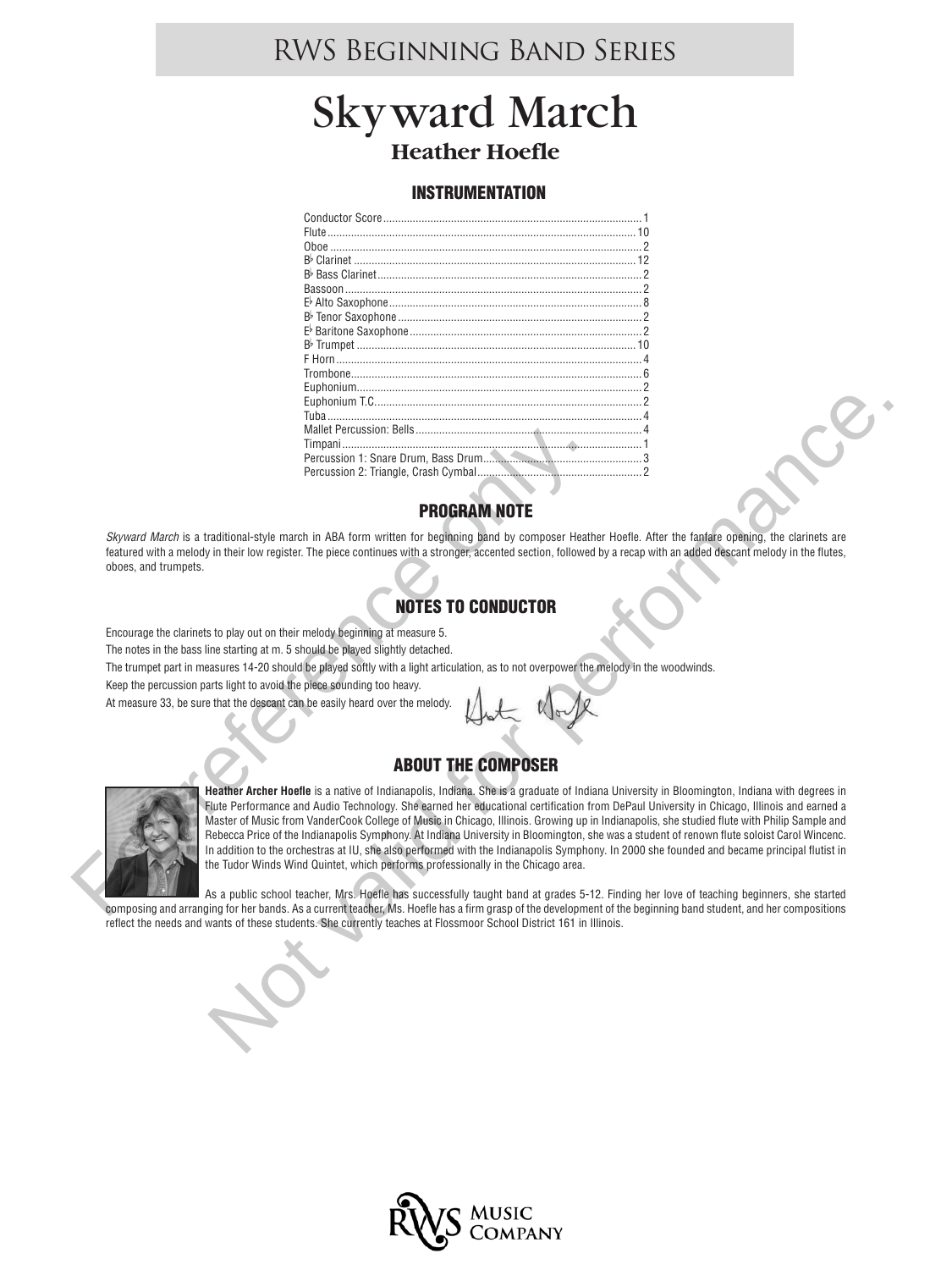# SKYWARD MARCH

**Conductor Score Heather Hoefle**

| Contractor Deore<br><b>RWS-1802-00</b>                                      |            | <b>March Style</b> $\sqrt{ }$ = 120-132 |                       |                               |                              |                         |             | 5 <sup>5</sup>          |                       |          | mainer moene     |
|-----------------------------------------------------------------------------|------------|-----------------------------------------|-----------------------|-------------------------------|------------------------------|-------------------------|-------------|-------------------------|-----------------------|----------|------------------|
|                                                                             |            |                                         |                       |                               | $\,>$<br>$\geq$<br>><br>>    | $\geq$                  |             |                         |                       |          |                  |
| Flute                                                                       |            |                                         |                       |                               |                              |                         |             |                         |                       |          |                  |
|                                                                             |            |                                         |                       |                               |                              |                         |             |                         |                       |          |                  |
|                                                                             |            |                                         |                       |                               | $\rm{>}$<br>$\geq$<br>><br>> |                         |             |                         |                       |          |                  |
| ${\bf Oboe}$                                                                |            |                                         |                       |                               |                              |                         |             |                         |                       |          |                  |
|                                                                             |            |                                         |                       |                               |                              |                         |             |                         |                       |          |                  |
|                                                                             |            |                                         |                       |                               |                              |                         |             |                         |                       |          |                  |
| $\mathbf{B}\flat$ Clarinet                                                  |            |                                         |                       |                               |                              |                         | $\bullet$   |                         |                       |          |                  |
|                                                                             |            |                                         |                       |                               |                              |                         |             |                         |                       |          |                  |
|                                                                             |            |                                         |                       |                               |                              |                         | m f         |                         |                       |          |                  |
|                                                                             |            |                                         |                       |                               |                              |                         |             |                         |                       |          |                  |
| $\mathbf{B}\flat$ Bass Clarinet                                             |            |                                         |                       |                               |                              |                         |             |                         |                       |          |                  |
|                                                                             |            |                                         |                       |                               |                              | $\leq$                  |             | $\boldsymbol{m}$        |                       |          |                  |
|                                                                             |            |                                         |                       | >                             | $>$ $>$ $>$<br>$\geq$        |                         |             |                         |                       |          |                  |
| Bassoon                                                                     |            |                                         |                       |                               |                              |                         |             |                         |                       |          |                  |
|                                                                             |            |                                         |                       |                               |                              |                         |             | $\emph{mp}$             |                       |          |                  |
|                                                                             |            |                                         |                       |                               |                              |                         |             |                         |                       |          |                  |
| $\mathbf{E}\flat$ Alto Saxophone                                            |            |                                         |                       |                               | $>$ $>$                      |                         |             |                         |                       |          |                  |
|                                                                             |            |                                         |                       |                               |                              |                         |             |                         |                       |          |                  |
|                                                                             |            |                                         |                       |                               |                              |                         |             |                         |                       |          |                  |
|                                                                             |            |                                         |                       |                               |                              |                         |             |                         |                       |          |                  |
| $\mathbf{B}\flat$ Tenor Saxophone                                           | Ģ          |                                         |                       |                               |                              |                         |             |                         |                       |          |                  |
|                                                                             |            |                                         |                       |                               |                              |                         |             | $\mathit{mp}$           |                       |          |                  |
|                                                                             |            |                                         |                       |                               |                              |                         |             |                         |                       |          |                  |
| $\mathbf{E}\flat$ Baritone Saxophone                                        |            |                                         |                       |                               |                              |                         |             |                         |                       |          |                  |
|                                                                             |            |                                         |                       |                               |                              |                         |             | mp                      |                       |          |                  |
|                                                                             |            |                                         |                       |                               |                              |                         |             |                         |                       |          |                  |
|                                                                             |            |                                         |                       |                               |                              |                         |             |                         |                       |          |                  |
| $\mathbf{B}\flat$ Trumpet                                                   |            |                                         |                       |                               |                              |                         |             |                         |                       |          |                  |
|                                                                             |            |                                         |                       |                               |                              |                         |             |                         |                       |          |                  |
|                                                                             |            |                                         |                       |                               |                              |                         |             |                         |                       |          |                  |
| F Horn                                                                      |            |                                         |                       |                               |                              |                         |             |                         |                       |          |                  |
|                                                                             |            |                                         | d                     |                               |                              | $\frac{\Phi}{\Phi}$     |             |                         |                       |          |                  |
|                                                                             |            |                                         |                       | $\rm{>}$                      | $\,>$<br>$>$ $>$ $>$         |                         |             |                         |                       |          |                  |
| <b>Trombone</b>                                                             | $\sum_{b}$ | d                                       | $\overline{\bullet}-$ |                               |                              | Θ                       |             |                         |                       |          |                  |
|                                                                             |            |                                         |                       |                               |                              |                         |             | mp                      |                       |          |                  |
|                                                                             |            |                                         |                       |                               |                              |                         |             |                         |                       |          |                  |
| Euphonium                                                                   | J          |                                         |                       | $\,>$ .                       | $>$ > ><br>$\geq$            | $\rm{~}$<br>s           |             |                         |                       |          |                  |
|                                                                             |            |                                         | . .                   |                               |                              |                         |             |                         |                       |          |                  |
|                                                                             |            | $\boldsymbol{f}$                        |                       |                               |                              |                         |             | $\vert mp$              |                       |          |                  |
| Tuba                                                                        |            |                                         |                       |                               |                              |                         |             |                         |                       |          |                  |
|                                                                             |            | 궁.                                      | 7                     |                               |                              |                         |             |                         |                       |          |                  |
|                                                                             |            | $\boldsymbol{f}$                        | ಕ                     |                               |                              | $\overline{\mathsf{S}}$ |             | $\mathbf{m} \mathbf{p}$ |                       |          |                  |
| <b>Mallet Percussion</b>                                                    |            |                                         |                       |                               | $\geq$<br>$\geq$<br>↘        | ↘                       |             |                         |                       |          |                  |
| Bells                                                                       |            |                                         |                       |                               |                              |                         |             |                         |                       |          |                  |
|                                                                             | $\bullet$  |                                         |                       | f                             |                              |                         |             |                         |                       |          |                  |
|                                                                             |            |                                         |                       |                               |                              |                         |             |                         |                       |          |                  |
| $\label{eq:1} \underset{\mathbf{B}\flat,\,\mathbf{E}\flat}{\text{Timpani}}$ |            |                                         |                       |                               |                              |                         |             |                         |                       |          |                  |
|                                                                             |            | $\boldsymbol{p}$                        |                       |                               |                              | $\boldsymbol{f}$        |             | mp                      |                       |          |                  |
| Percussion 1                                                                | S.D.       |                                         |                       |                               |                              |                         |             |                         |                       |          |                  |
| <b>Snare Drum</b>                                                           | 8          |                                         |                       |                               |                              |                         |             |                         |                       |          |                  |
| <b>Bass Drum</b>                                                            | B.D.       |                                         |                       |                               |                              |                         |             |                         |                       |          |                  |
|                                                                             |            | $\boldsymbol{p}$                        |                       |                               |                              |                         |             | $\boldsymbol{m}$        |                       |          |                  |
| <b>Percussion 2</b>                                                         |            | Cr. Cym.                                |                       |                               |                              |                         |             |                         | Triangle              |          |                  |
| $\bf Triangle$<br>Crash Cymbal                                              | ╫          | ∞                                       | $\overline{\infty}$   | ∞<br>$\overline{\mathcal{E}}$ | X)                           | - 120<br>$\overline{4}$ |             |                         |                       |          | $\boldsymbol{7}$ |
|                                                                             |            | $\boldsymbol{p}$ .                      | $\sqrt{2}$            |                               |                              | $\boldsymbol{f}$        | $\boxed{5}$ |                         | $\boldsymbol{\delta}$ | $\it mp$ |                  |

© 2018 RWS Music Company<br>All Rights Administrated by Ariana Productions LLC, 7615 Martha's Cove Lane, Navarre, FL 32566<br>WARNING! This composition is protected by copyright law. To copy or reproduce it by any means is an i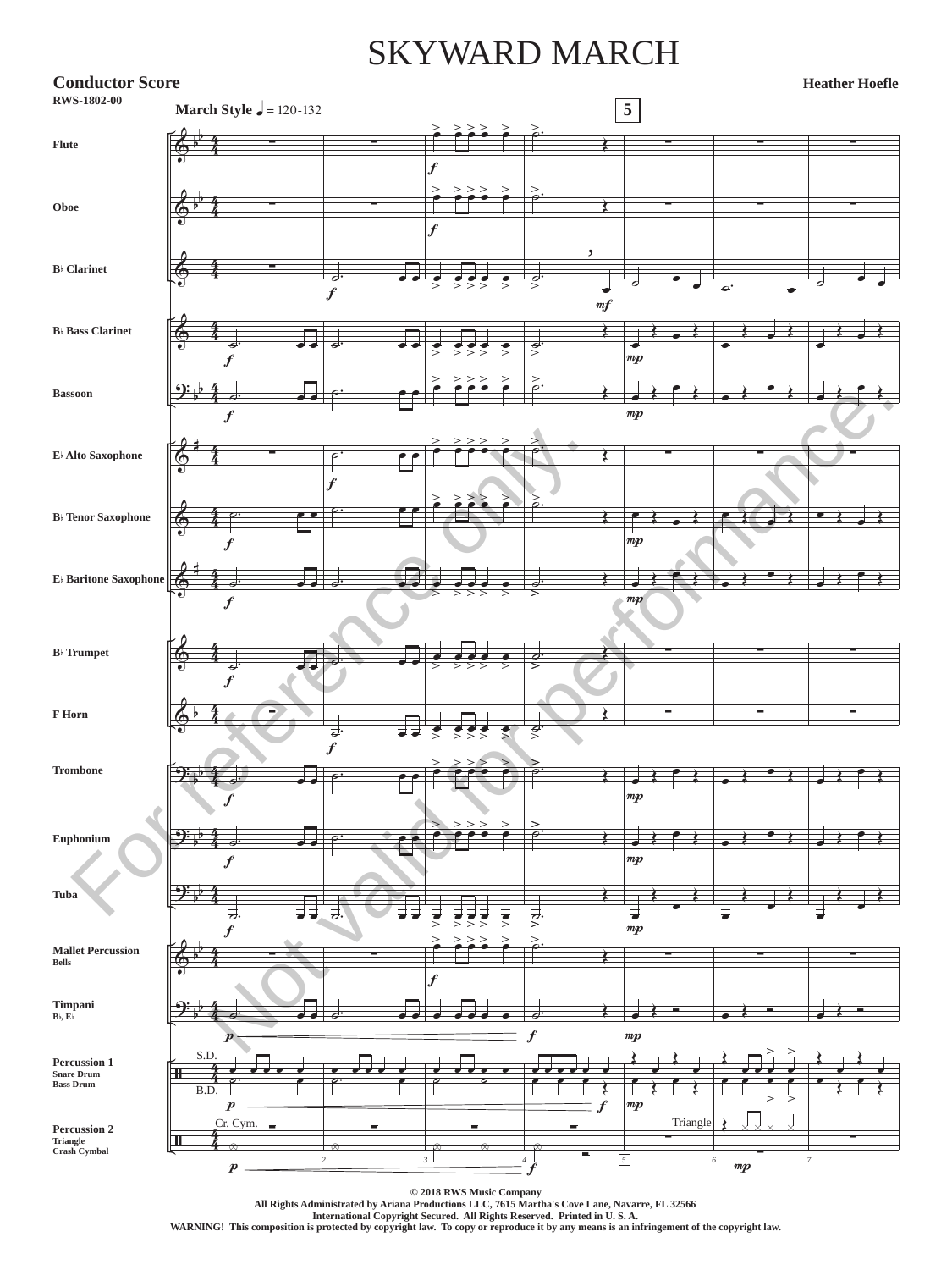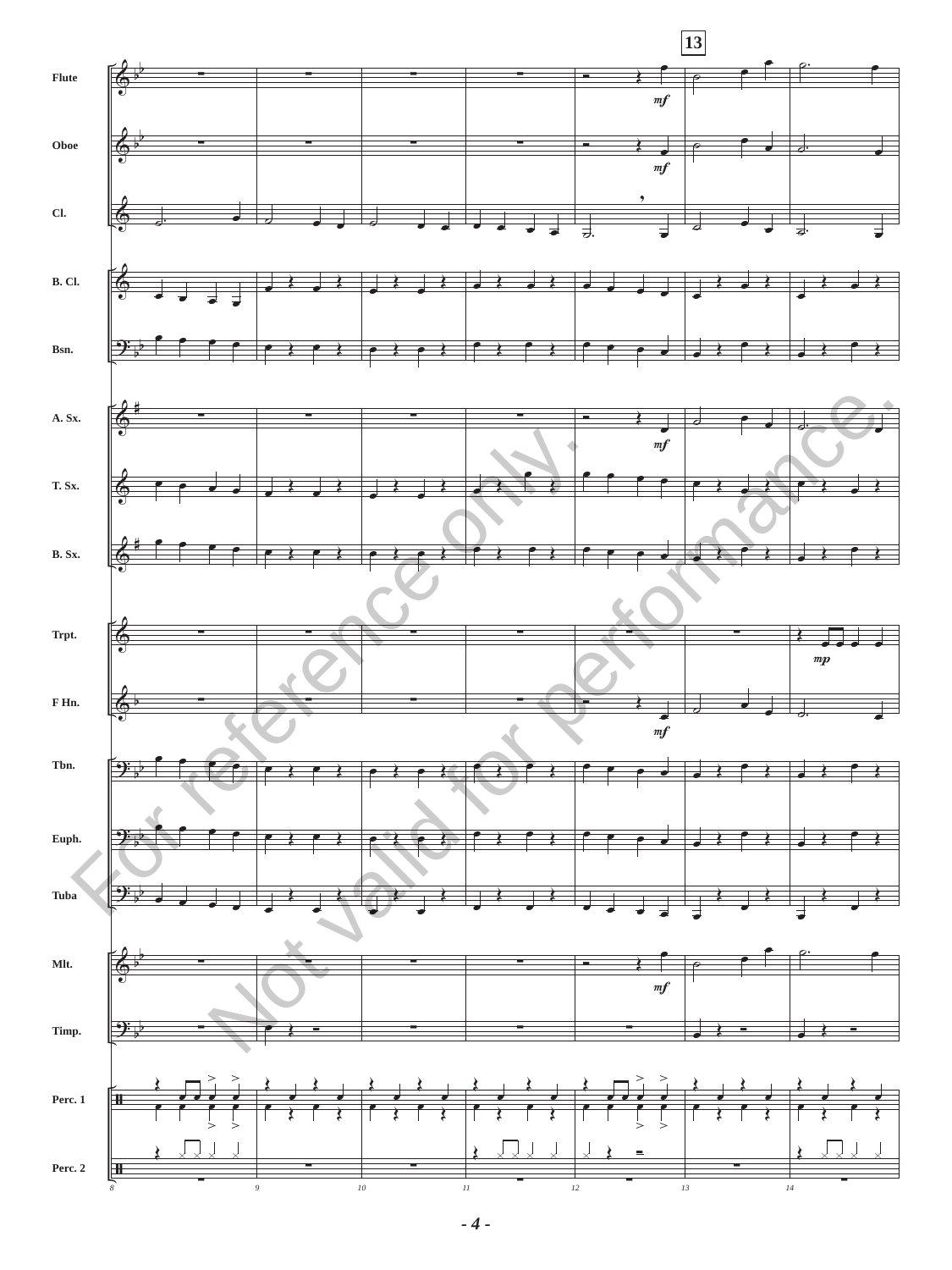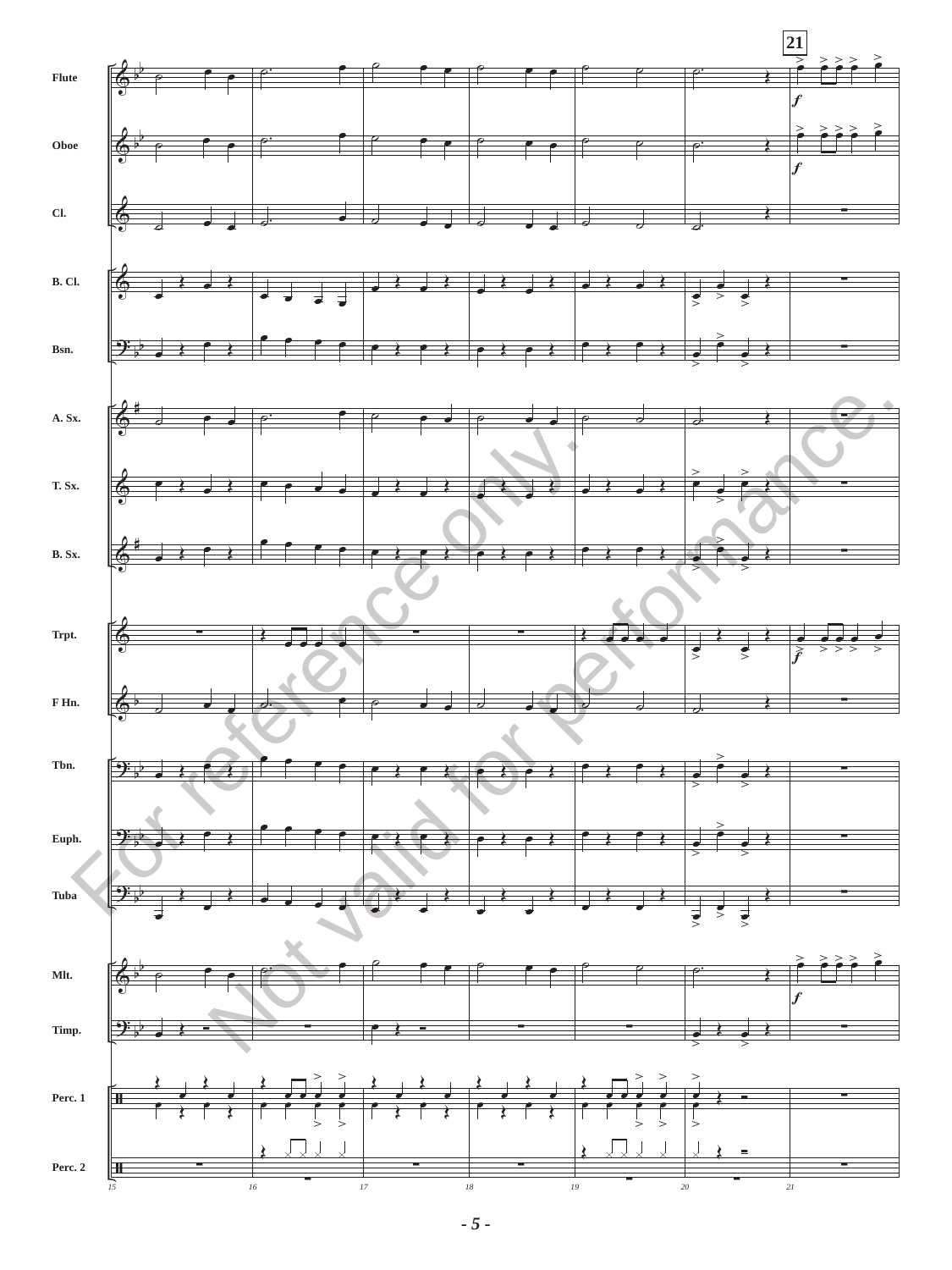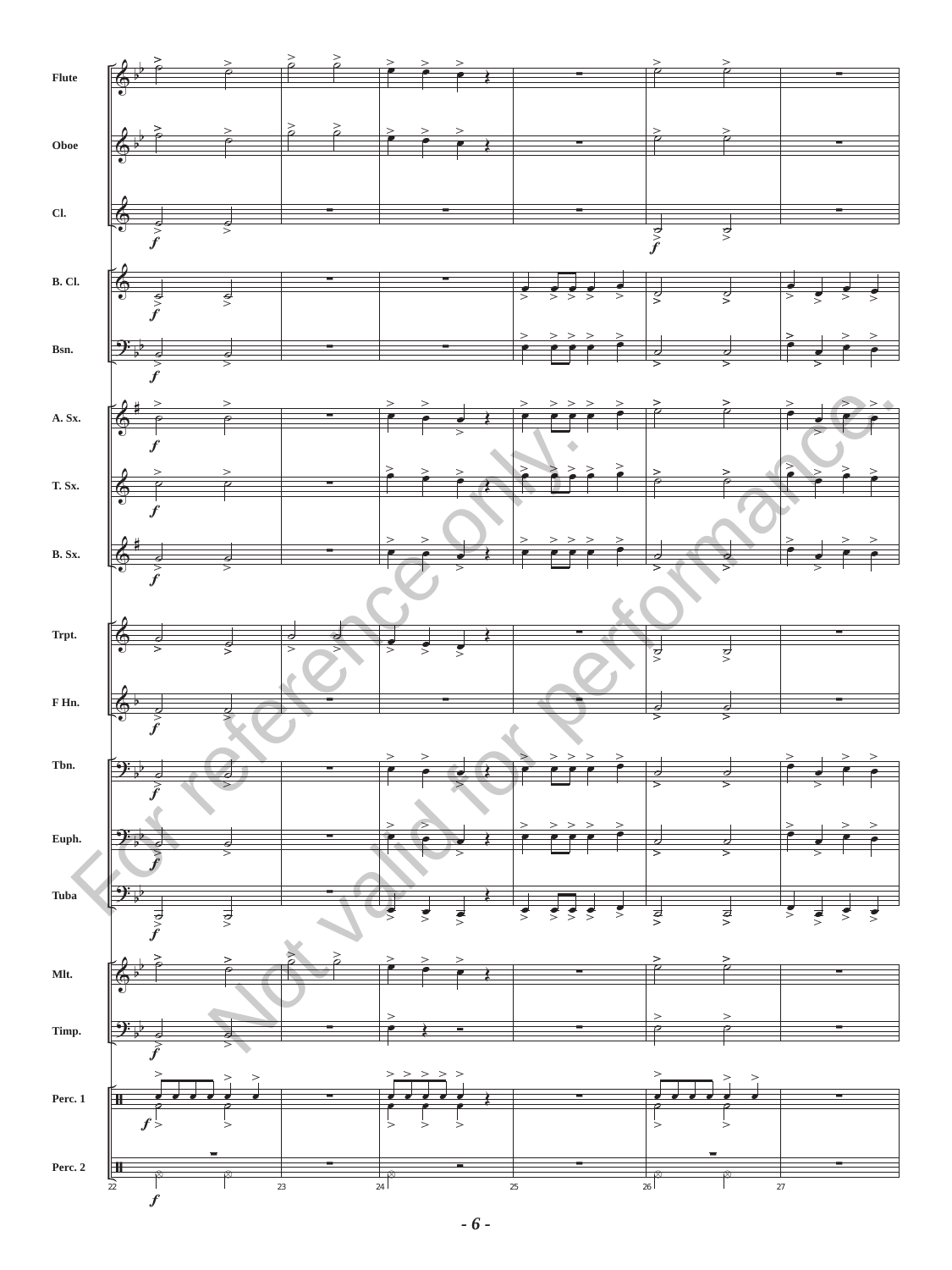

*- 7 -*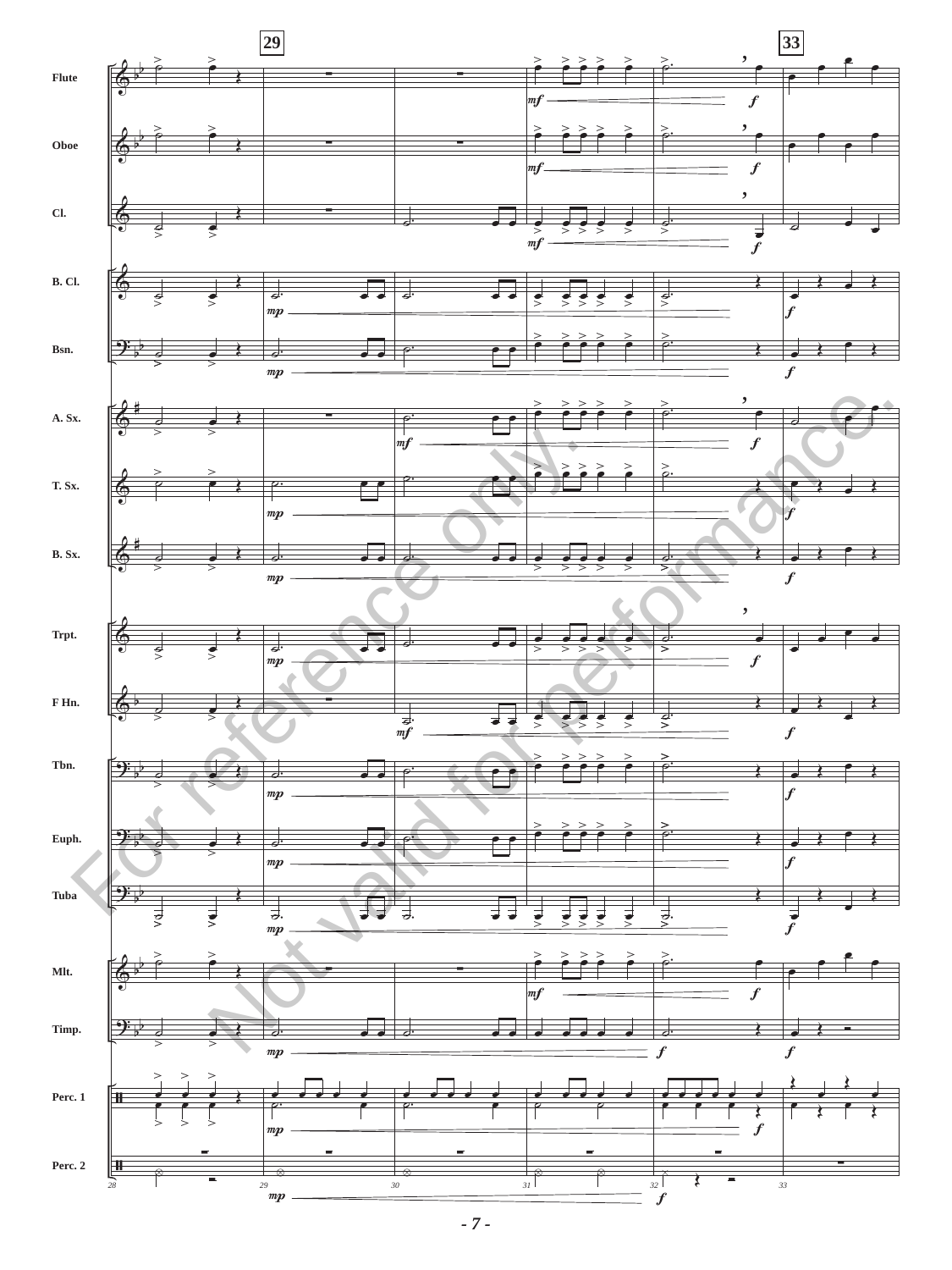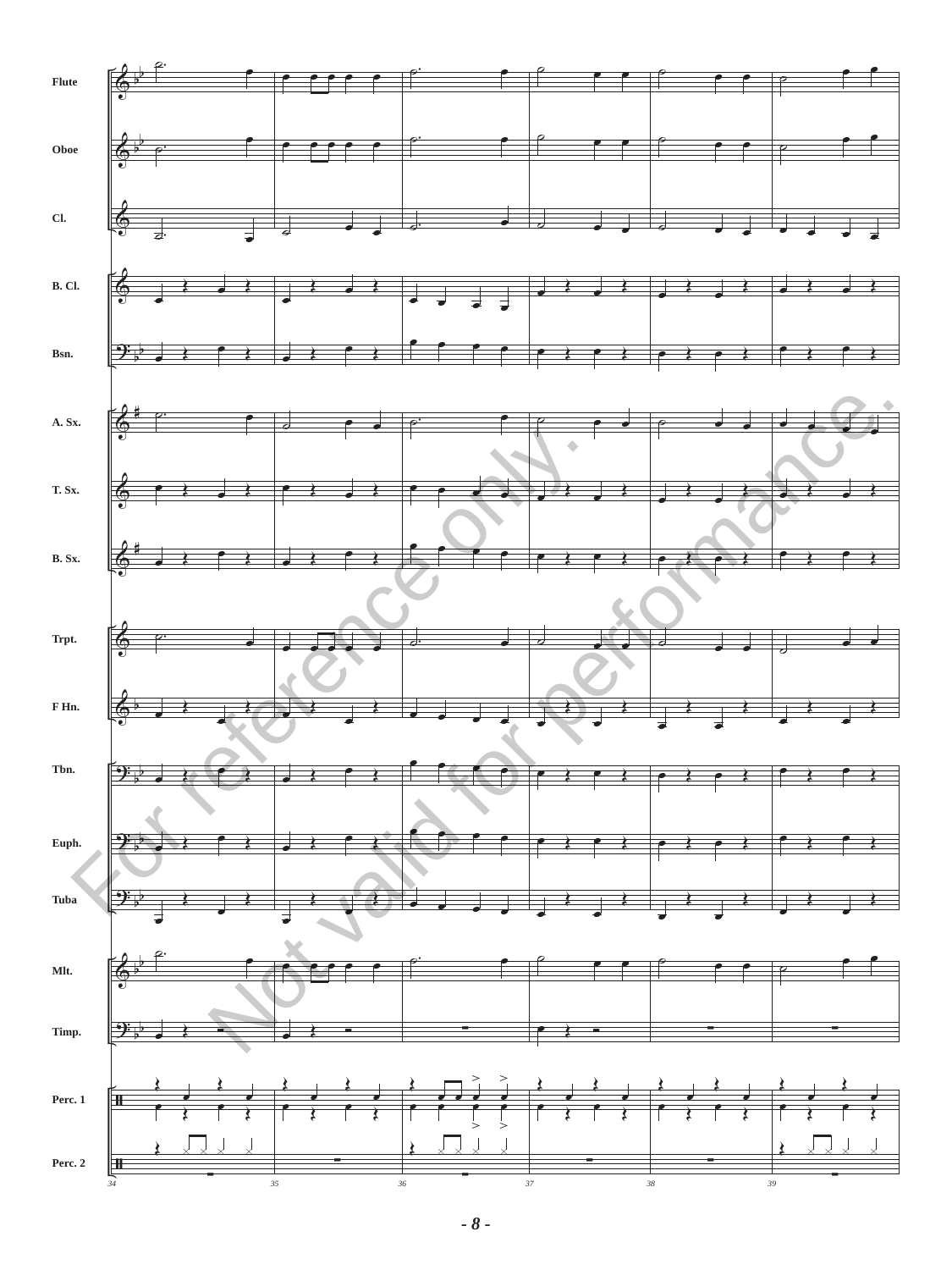